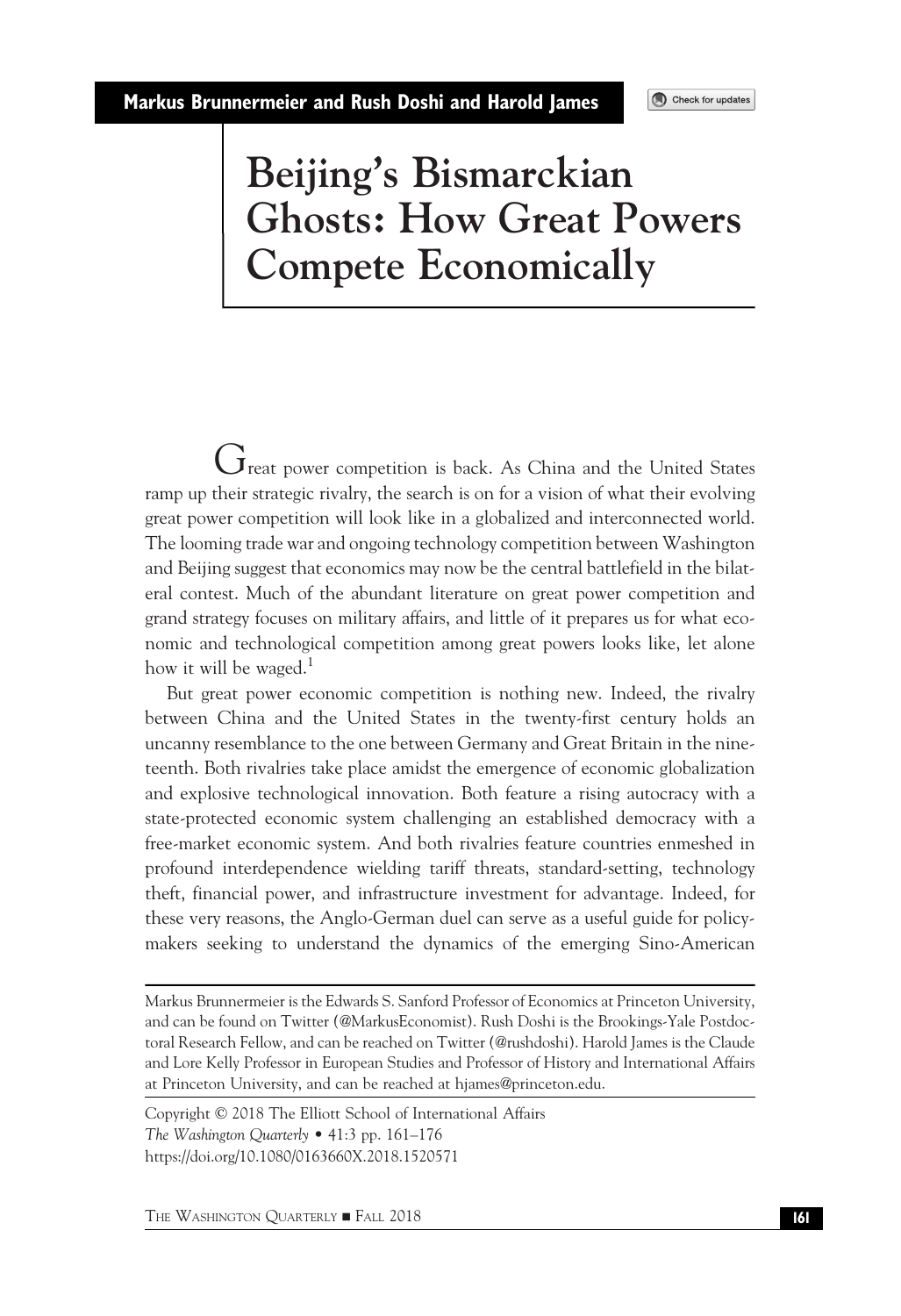competition—as well as the strategies and tactics likely to be employed and the risks and dangers likely to be incurred.

## The Roots of Rivalry

The Anglo-German rivalry, like the present Sino-American one, was as much a clash of two countries as it was of two systems: the liberal, free-market constitutionalism of an established Britain and the autocratic, state-protected development of a rising Germany. Indeed, differences in economic system amplified the salience of the narrowing economic gap, leading the established power to feel cheated and the rising power to feel unsatisfied and threatened.

Germany and China both believed their struggle for unification left them as latecomers to modernization. Germany industrialized in the 1850s nearly a century after Great Britain, while China confronted a Century of Humiliation dating from the Opium Wars to Japanese occupation that was followed soon after by the senseless stagnation of Maoism, and only began its economic climb in earnest after 1978. Both countries believed that catching up with established powers required state-directed economic and technology programs. Fair competition was beside the point and national strength was the goal under both Otto von Bismarck and Deng Xiaoping, to the eventual detriment of relations with the free-market Great Britain and the United States.

German and Chinese skepticism of Anglo-American laissez faire approaches set the foundation for enduring economic tensions. Bismarck in the late 1870s and 1880s cited the mercantilist theories of the German economist Friedrich List to criticize Great Britain's laissez-faire system and championed protection, economic coordination, and cartels.<sup>2</sup> German banks played a major role in the patriotic coordination of Germany's industrial efforts by guiding companies, promoting mergers, encouraging industrial concentration, and even financing strategic infrastructure; in contrast, Great Britain's banks provided no such industrial coordination. In addition, visionary German industrialists like Alfred Krupp along with state bureaucrats grasped the importance of exports and elevated them to a national priority in state development plans. German state agencies, through a variety of instruments including an extensive consular system, heavily promoted German exports. During World War I, French economic historian Henri Hauser published an influential exposé of how Germany by a "deliberate plan" had "turned all her forces to the systematic conquest of external markets" in a "phenomenon unprecedented in economic history" but surprisingly reminiscent of modern Chinese industrial policy.<sup>3</sup> Germany's coordinated development, like China's, allowed the country to create its own comparative advantages; by the end of the nineteenth century, its centralized system had made German goods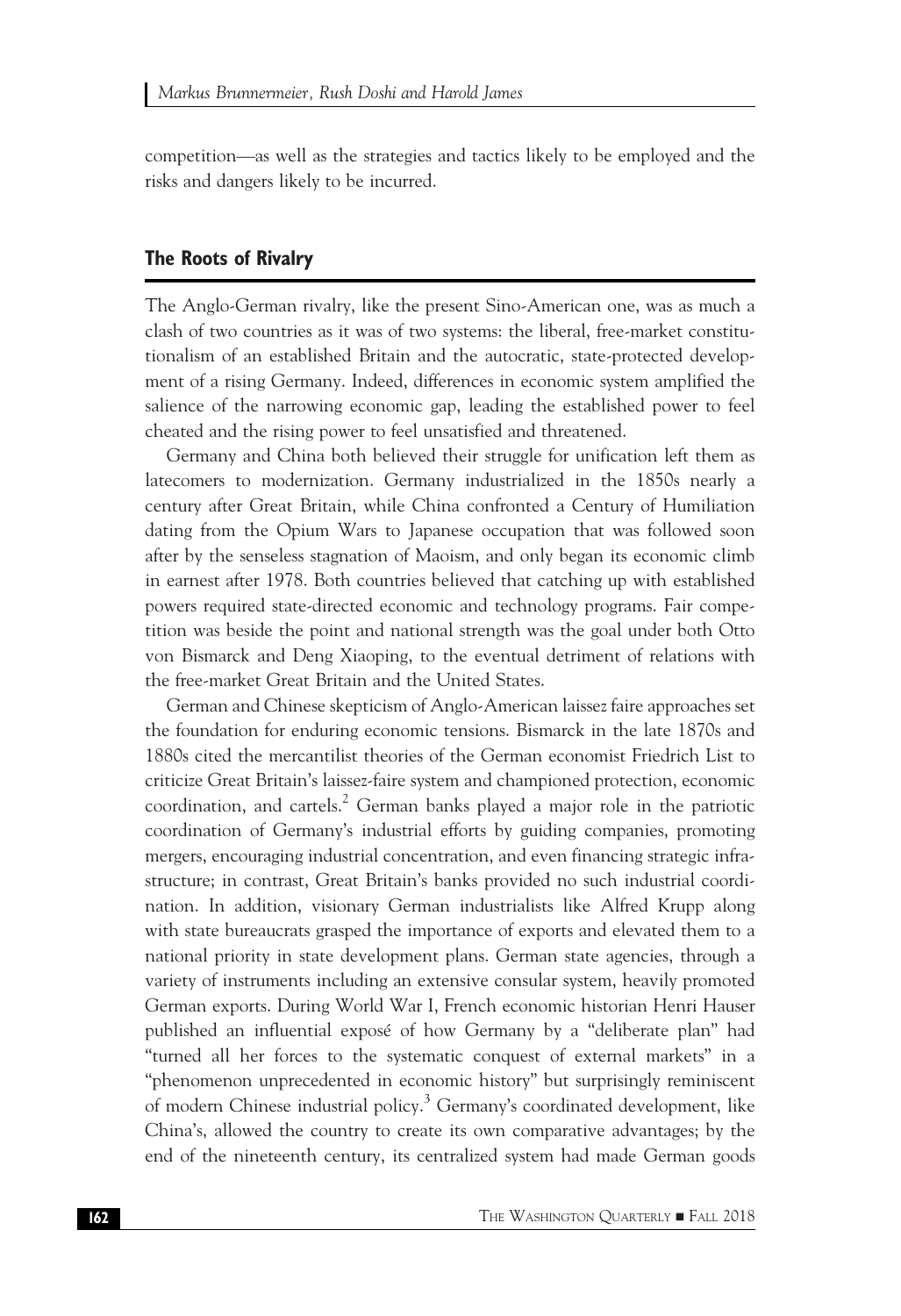competitive in foreign markets and Great Britain itself—creating both interdependence as well as political tension.

The Chinese story resembles the German one, and these parallels are not entirely coincidental. China has long admired the German export-led growth model and been skeptical of laissez faire capitalism. The nineteenth century general and official Li Hongzhang—who suppressed the Taiping rebellion,

engineered a coup, and served as a high-level Qing official—kept a photograph of Otto von Bismarck in his study and admired Alfred Krupp as a model for how to industrialize China.<sup>4</sup> Germany and its powerful centralized leadership became a defining inspiration for China's self-strengthening movement. Chiang Kai-shek, then Commandant of the Whampoa Military Academy and later President of the Republic of China, reportedly asked his cadets to write exams on how Bismarck unified Germany, and some of his own development plans borrowed from the German example.<sup>5</sup> As China emerged from

The Chinese story resembles the German one, and these parallels are not entirely coincidental.

Maoism, it even structured its development banks on the German model, though it supplemented their loans with Western capital. Under state-directed development, China eventually emerged as the world's largest exporter with enormous market share in the United States, similarly creating economic interdependence while inadvertently laying the foundation for political competition.

As a result of these strategies, Germany and China promptly caught up to their British and American competitors economically and technologically. Berlin and Beijing sometimes leapfrogged technologies to shrink the gap, while their established rivals were encumbered with legacy technologies sometimes backed by interest associations. For example, as a developing Germany invested in stateof-the-art industrial technology, Britain continued to rely on an old rail system with small tunnels and heavy industry with outdated furnaces. Similarly, China's advances in mobile payments and high-speed rail today provide a marked contrast to U.S. reliance on credit cards and creaking passenger rail traveling at half the speed on average.<sup>6</sup>

The speed of the catchup was as alarming to British elites then as it is to American elites now. German GDP was 67 percent of Great Britain's in 1871 and exceeded it by 1908 in the aftermath of a financial crisis. Adjusted for purchasing power, China's GDP was only 25 percent of U.S. GDP in 1990 after a decade of reforms, but exceeded American GDP in 2014, also in the aftermath of a financial crisis.<sup>7</sup> Even when their economies eclipsed those of their rivals, Germany and China remained poorer in per capita terms—with German income 74 percent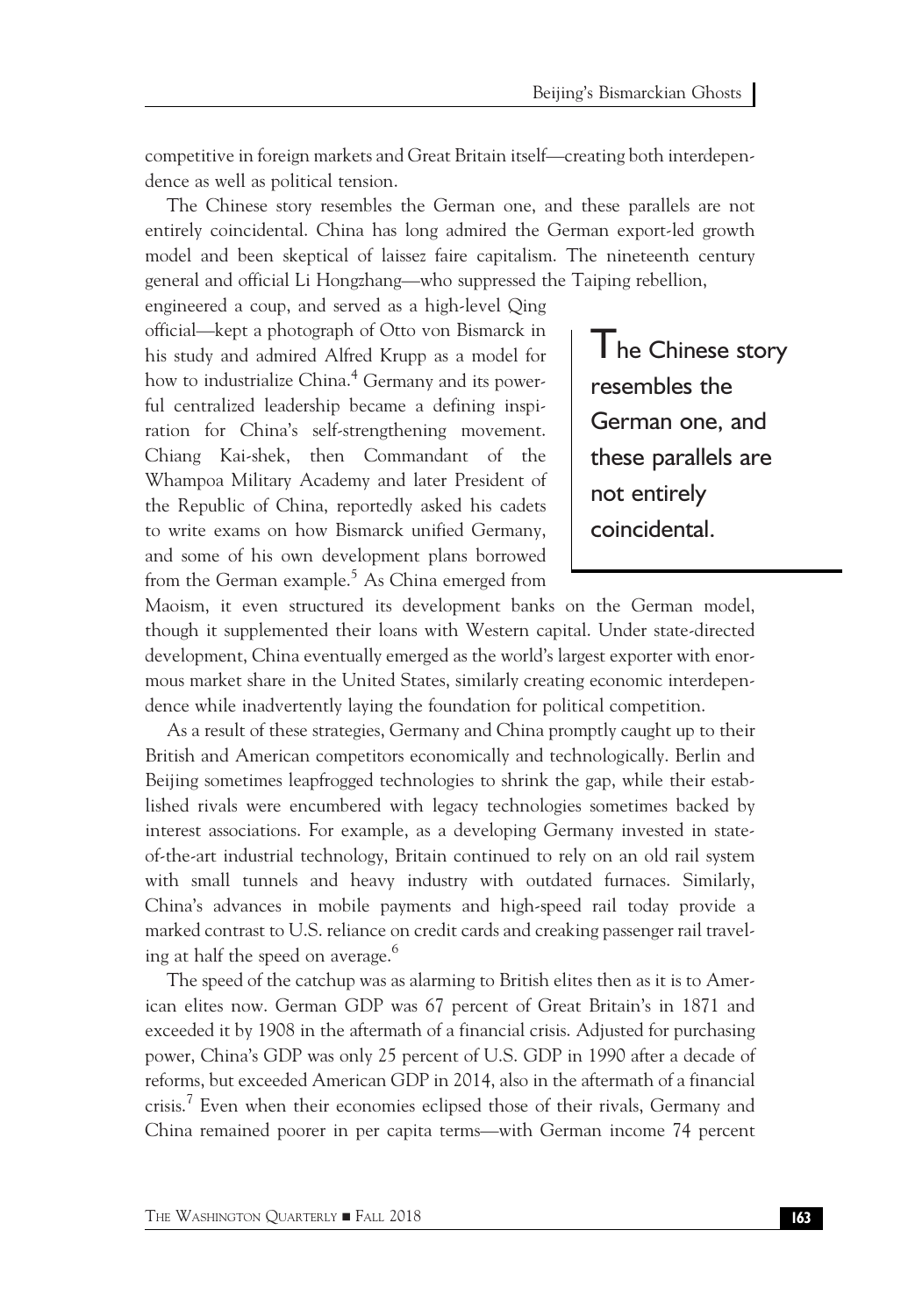of British income in 1913, and Chinese per capita income only 25 percent of American income in 2016.<sup>8</sup>

The fact that German and Chinese citizens remained poorer than their counterparts in Britain and the United States, respectively, did little to alleviate anxiety in established powers. From the established perspective, Imperial Germany and contemporary China had undergone a radical and alarming economic modernization that catapulted them into the ranks of first-rate powers in mere decades. British elites believed that the German developmental model was a form of cheating, and that, as the journalist E.W. Williams put it in 1896,"Germany had wormed its way into English manufacturing secrets, and has enriched her establishments with the knowledge thus purloined." <sup>9</sup> For their part, German elites were concerned that Great Britain would seek to halt their country's rise and undermine their economy by restricting trade, technology, or capital flows—whether through economic or military means.<sup>10</sup>

**G**reat power economic competition is often about tools far more subtle and sophisticated than tariffs.

Similar fears are at the core of Sino-American strategic competition, with Washington accusing Beijing of cheating, and Beijing accusing Washington of seeking to halt its rise through trade tariffs. Indeed, just as British politicians levied blunt and sometimes counterproductive tariffs on their German competitors, as will be examined in more detail later in this article, so too do U.S. political leaders risk making a similar mistake. Indeed, economic competition among great powers is often about tools far more subtle and sophisticated

than tariffs—a lesson the United States appears to have forgotten. Beyond blunt tariffs, at least four economic tools mentioned earlier—standard-setting, technology acquisition, financial power, and infrastructure investment—were and are the battlegrounds for great power economic advantage.

# The Struggle Over Standards

Technological standard-setting, and its attendant network effects, is a longstanding and subtle arena of great power competition. States whose technology becomes the dominant standard can wield that leverage over others, a point not lost on rising powers who often work to reduce their vulnerability by creating parallel systems. Indeed, the present Sino-American contest over information communication technology (ICT) mirrors a century-old contest between Germany and Great Britain for dominance in that era's ICT infrastructure (radio telegraphy), with uncanny parallels and key lessons for the present.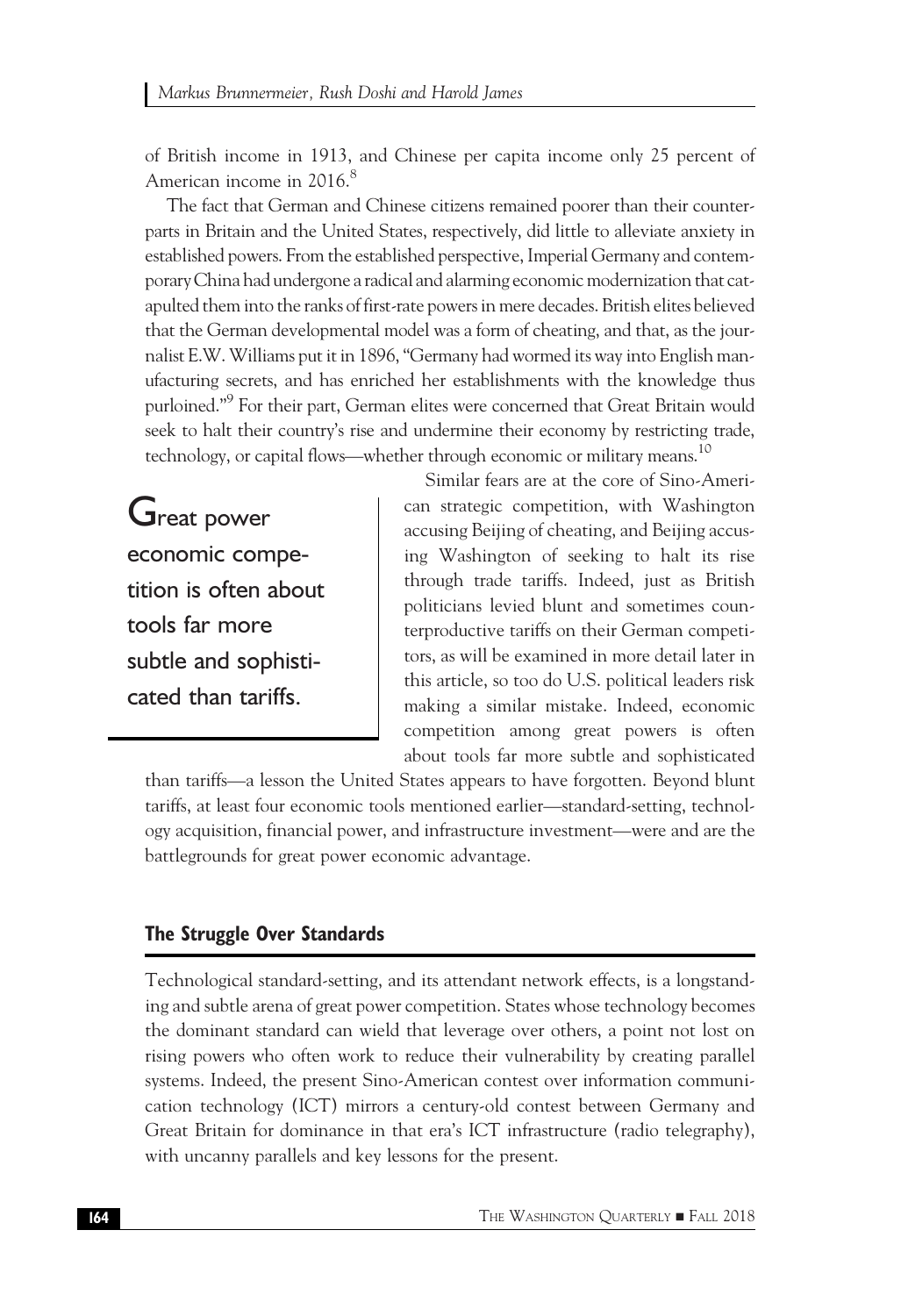In the late nineteenth century, the Italian engineer Guglielmo Marconi, supported by the British Royal Navy, created a radio network that gave Britain a monopoly over radio transmissions. When combined with Britain's 60 percent share of the world's undersea cable network, Britain dominated international transmissions. Feeling vulnerable, Kaiser Wilhelm II authorized direct state support

for German scientists and engineers as they successfully copied Marconi's designs, patented them within Germany, and built their own radio networks financed by contracts with the German military.<sup>11</sup> Even so, Marconi's superior longer-range radio and first-mover advantage established his British-backed company as the global standard, and Marconi leveraged these network effects to pursue a policy of "non-intercommunication" with non-Marconi radio operators. German businesses and ocean liners did not want to be cut off from global communication, so they preferred the British-backed system to German ones, marginalizing the initial German product.

**I** he Sino-American ICT contest mirrors the Anglo-German quest for dominance in radio telegraphy.

To contest the British standard, Kaiser Wilhelm II (1898-1918) intensified German industrial policy. He swiftly decreed that two large German electrical companies with competing radio efforts—Siemens & Halske and AEG—join together to establish the definitive German alternative, Telefunken in 1903. "The [domestic] rivalry in the field of wireless telegraphy weakens the competitiveness of Germany," the Emperor explained, "and gives the Marconi Company the opportunity to reach a worldwide monopoly" that was "not in Germany's interest." <sup>12</sup> Under Kaiser Wilhelm II, Germany pursued protectionism by banning the Marconi systems in some cases. It pursued emerging markets by selling its technology to South America and Africa to set the standard in those regions and secure revenue. And when those efforts failed, it found success in multilateralism. Germany organized the great powers together in a series of international conferences on radio standards, and with American assistance at the 1906 meeting, negotiated a treaty that successfully prohibited Marconi's "non-intercommunication" policy, breaking the British monopoly and establishing an effective Anglo-German duopoly.<sup>13</sup> Germany's efforts were not born of paranoia—Britain successfully wielded its monopoly against Germany during the First World War by cutting German cables, monitoring German transmissions, and forcing German traffic onto British-controlled networks, uncovering the Zimmerman telegram proposing military collaboration with Mexico that helped bring the United States into the war.<sup>14</sup>

The Anglo-German competition reveals that standard-setting, especially in ICT, can become highly political against the background of strategic competition. China today uses many of the techniques that Germany used a century ago: state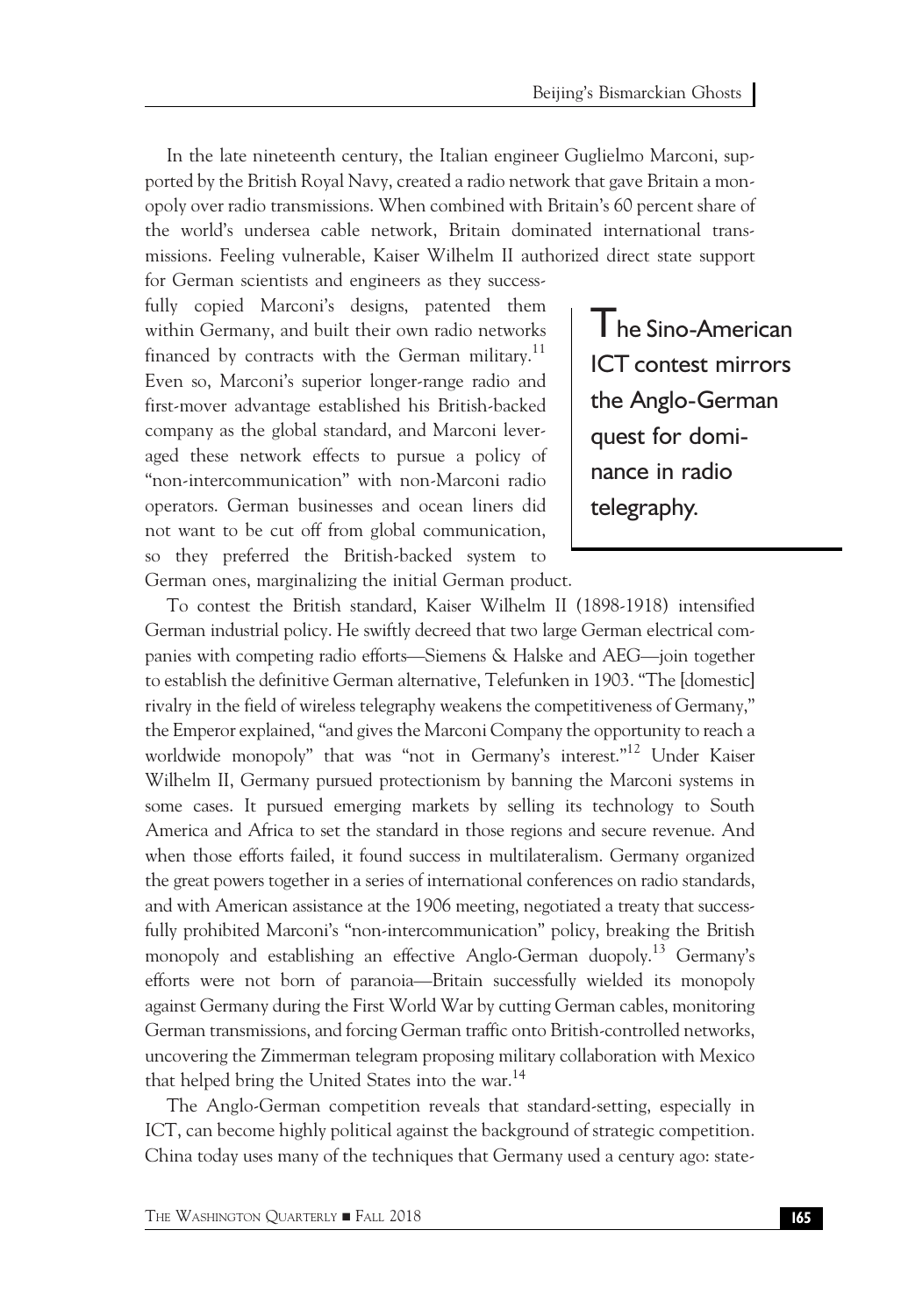led industrial policy, generous state contracts, civil-military integration, bans on rival products, forced mergers, the pursuit of third-world markets, and even international treaties to set its standards. China's Belt and Road initiative (BRI), launched in 2013 to connect Eurasia together through continental and maritime infrastructure, raises the possibility that standards for "smart infrastructure," which is connected to the internet through sensors and software, may be set by China and may deny U.S. companies interoperability, thereby shutting the United States out of autonomous vehicles and other future industries.

China's decision to ban or constrain Western internet companies like Facebook, Twitter, and Google allowed its indigenous alternatives—Alibaba, Tencent, Weibo, Baidu—to become the domestic standards. Baidu, for example, has an effective monopoly in China's online search market; Sina Weibo offers an alternative to Twitter; and Renren and Tencent's WeChat have taken the role of Facebook. These protected local champions are now innovators. In China's once cash-based economy, Alibaba and Tencent leapfrogged Western economies more reliant on credits cards, thereby popularizing electronic payments and emerging as global leaders in financial technology. These companies have expanded overseas, often targeting not the U.S. market but—like Germany's Telefunken before them—emerging markets with lower profits and reduced competition. If Chinese payment apps become the worldwide standard, it will allow Beijing to become the first-mover and reap the network effects of a shift to mobile payments that could benefit Chinese banks, companies, and the intelligence apparatus. Indeed, Berkshire Hathaway argued in 2018 that China's WeChat mobile payments app with its 1 billion users worldwide could present a threat to the dominance of Visa, Mastercard, and American Express in global payments.15

China is also contesting standards in the hard infrastructure of internet connectivity. Its government is investing billions so Chinese chipmakers can beat American rivals in the race for 5G mobile internet standards. Similarly, Chinese firms like Huawei and ZTE receive government loans to build the hard infrastructure of internet connectivity throughout the developing world. As the British example demonstrates, these efforts not only make Chinese technology the standard they also offer opportunities for surveillance.

The Anglo-German rivalry in telegraphy shows that Washington needs to take China's state-directed challenge in standards seriously. It also offers a way forward. In much the same way Germany used international conferences to break the British monopoly on telegraphy, the United States could set or preserve favorable ICT standards through the very kinds of multilateral agreements—like the Transatlantic Trade and Investment Partnership (TTIP) and Trans-Pacific Partnership (TPP)—that President Trump criticizes. Doing so may keep China from unilateral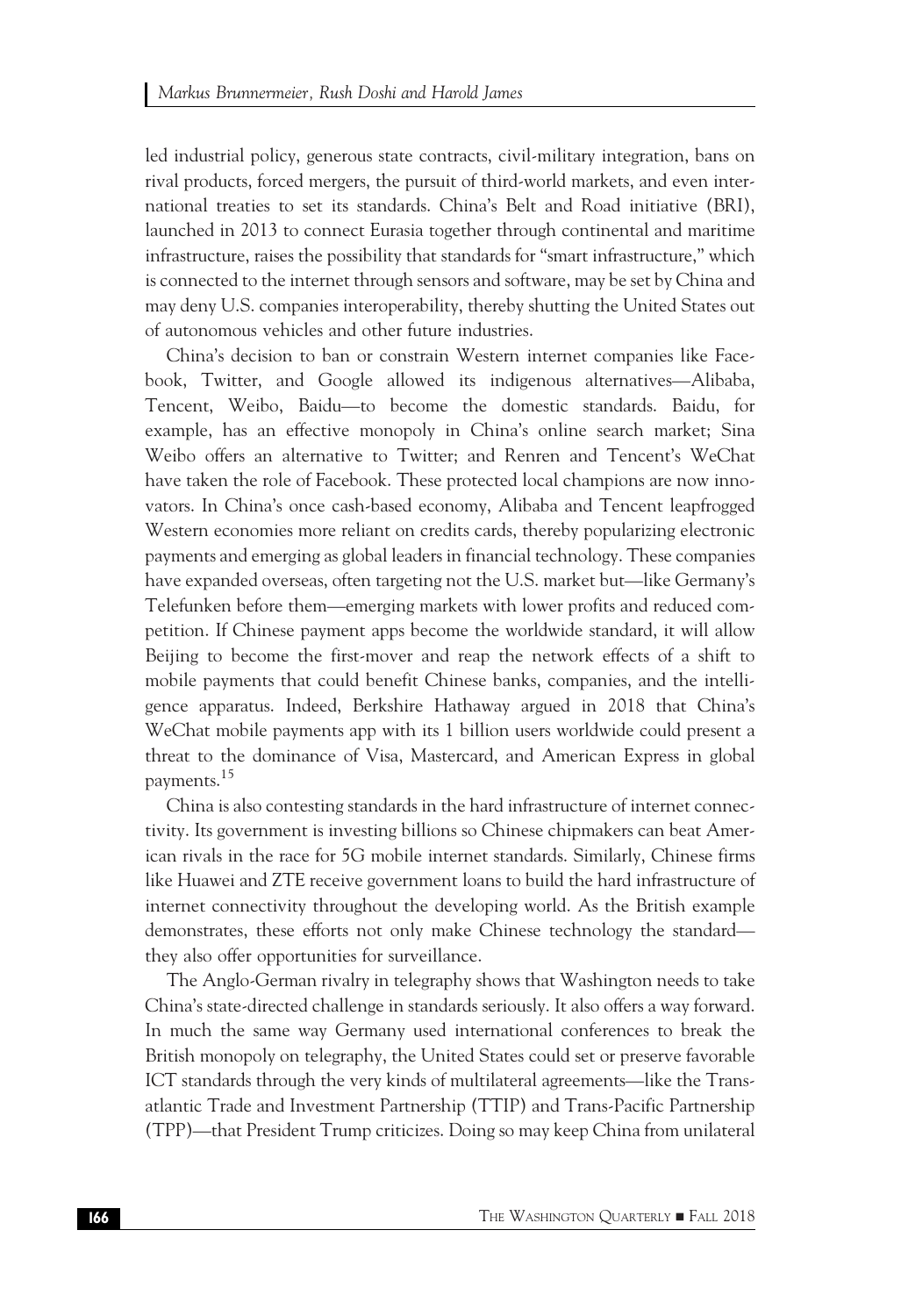standard-setting and great power economic advantage through its free trade agreements, state champions, or infrastructure projects.

# Technology Acquisition

To compete over standards, countries first must have access to new technology, and rising powers have pursued two acquisition strategies to gain advantage over established powers: theft and basic science investments. Technology theft has long been a feature of great power competition. Indeed, copying best practices was an established feature of German government policies. Frederick the Great of Prussia once sent the head of the Prussian industrial and mining agency, Count von Reden, to England in the 1780s to pick up the latest techniques. He even invited the brother of the great British ironmaster John Wilkinson to Germany to manage a royal iron works. Alfred Krupp in the 1830s disguised himself as a traveling aristocrat to snoop around British iron works.<sup>16</sup> Having emulated and in some cases leapfrogged British capabilities, by the late nineteenth century, Germany had established a technical lead in many areas.

These German practices have corollaries in China's efforts to copy Western technology. China has used generous grants to lure talented expatriates back to China; opened research centers in Silicon Valley to learn cutting edge methods in artificial intelligence; and even used hacking and other illicit methods when these methods fail. By some measures, China accounts for half if not as much as 80 percent of U.S. intellectual property theft. $^{17}$ 

Even so, there was no German corollary to China's Made in China 2025 initiative, a state program that combines industrial policy with legal and illegal methods of obtaining foreign technology on an unprecedented scale. The initiative harnesses state-owned enterprises to reverse China's lag in 10 critical future industries ranging from electrical vehicles to biopharmaceuticals.<sup>18</sup> For example, China's banks under direction from the government have set aside tens of billions of dollars for an "Integrated Circuit Fund" that will use instruments ranging from venture capital to private equity proxies to corporate acqui-

**To generate new** technology, great powers have historically made investments in basic science research.

sitions in order to acquire Western semiconductor capabilities, which are central to the future of technology and the internet.<sup>19</sup> As former Assistant Attorney General for National Security in the Obama administration John Carlin complained: "They're targeting our private companies. And it's not a fair fight. A private company can't compete against the resources of the second largest economy in the world."<sup>20</sup>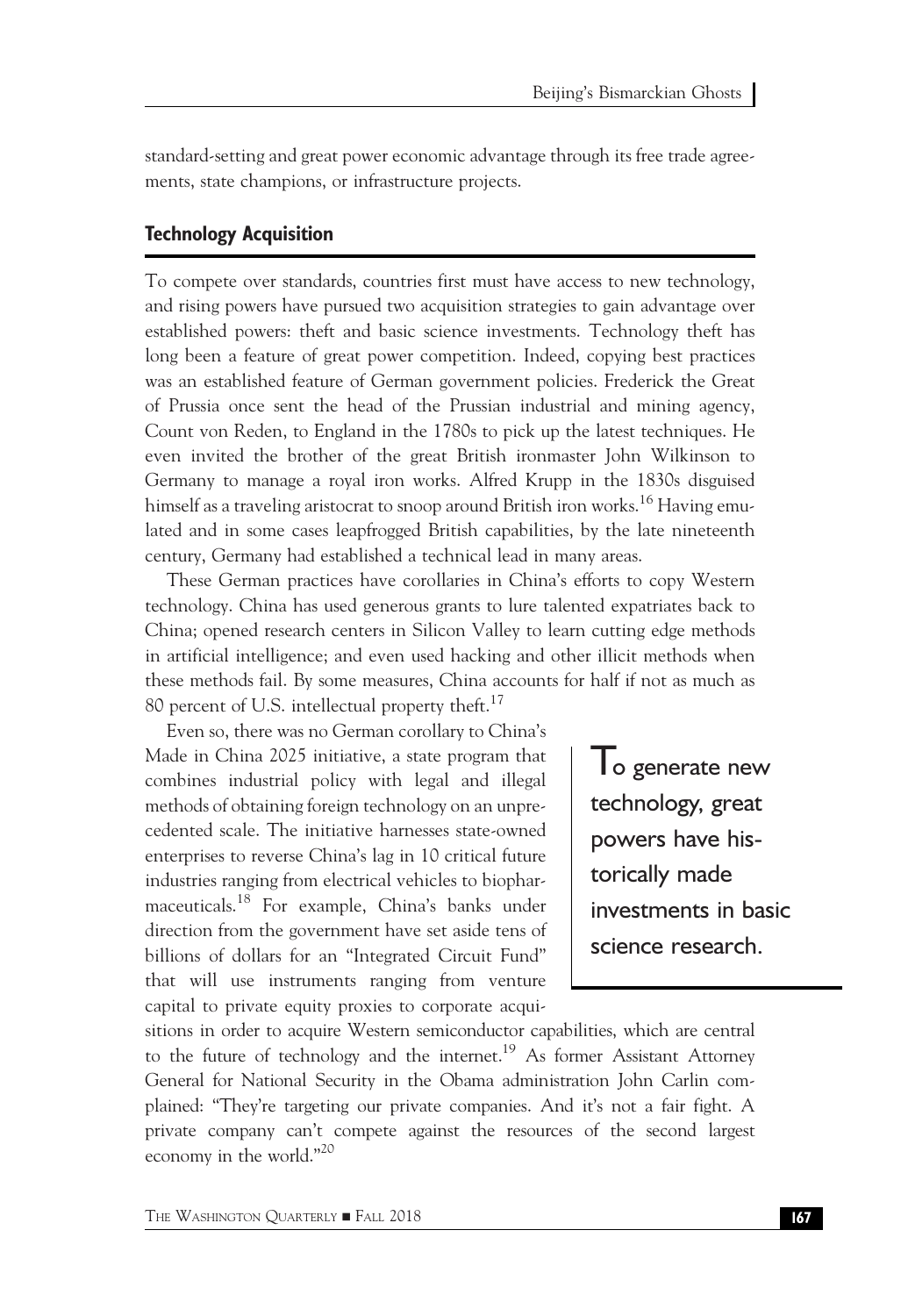These efforts to acquire technology are of course not the same as innovation. To generate new technology, great powers have historically made investments in basic science research, especially in universities. Building on the example of French technical schools, a rising Germany launched an unprecedented higher education push with generous state financing, transforming itself from a technological laggard into a high-tech leader through state investments. By the middle of the nineteenth century, Germany had a clear scientific lead, especially in chemistry and physics. Of the 100 Nobel prizes in sciences awarded between 1901 and 1932, 33 went to German scientists, 18 to British, and six to Americans.

This is a lesson the United States once understood well, and that China has firmly grasped. Indeed, the German example inspired American higher education investments after the Second World War as part of strategic competition with the Soviet Union. Similarly, university support is also a prominent part of the Chinese effort to gain a lead in global technology, and Chinese universities are moving ahead rapidly in international league tables. In 2018, Peking University ranked 27 in the Times Higher Education ranking and Tsinghua ranked 30, up from 37 and 58 in 2010. These two universities are China's most prestigious, and along with a number of others, they continue to climb.<sup>21</sup> China has laid the foundation for a university system on a scale matched previously only by Germany and the United States (the United Kingdom lacks that scale even though its Oxford and Cambridge are ranked first and second). Meanwhile, the United States is neglecting its public research universities even as the Chinese challenge mounts.<sup>22</sup>

The Anglo-German rivalry suggests that unrestricted openness can facilitate a rising power's ascent, and that autocratic industrial policies can dramatically facilitate a rising power's achievement of technological parity, and perhaps even dominance and leadership. An American answer to China's policies will call for more than tariffs: it requires better managing the United States' technological openness, policing technology theft, scrutinizing Chinese investment, and reinvesting in the basic science to sustain U.S. technological leadership.

#### Fighting with Finance

International financial instruments are an important weapon in peacetime economic great power competition. Indeed, the British response to Germany's rise was to assemble detailed strategies for economic warfare, as British historian Nicholas Lambert shows in his book Planning Armageddon. Britain wielded its network advantages in financial services, such as trade finance and marine insurance, to pull together data that could be used to create a detailed schedule of the raw material dependence of Germany and its ally Austria-Hungary.<sup>23</sup> France too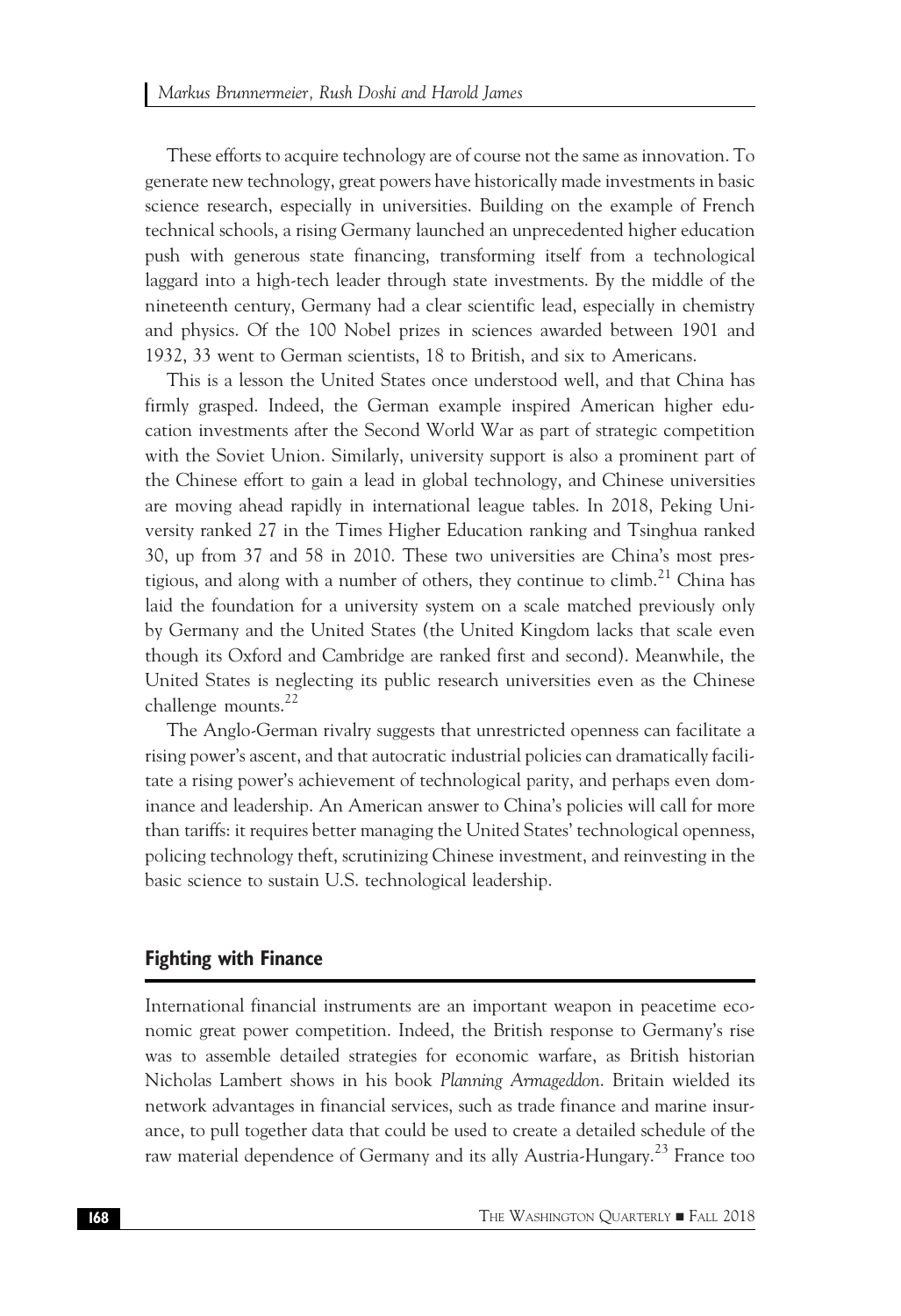used economic instruments: a coordinated French-led attack on the German stock exchange was used as an instrument to bring Germany to compromise in the 1911 Morocco crisis.

American dominance over the global financial system offers similar possibilities. The reach of the U.S. banking system, the primacy of the U.S. dollar, the authority of U.S. credit rating agencies, and the shadow of U.S. influence over interbank payments together gives Washington enormous economic power. That dominance, which has already been exploited in the form of financial sanctions against Iran and Russia, is deeply unsettling to China—just as Britain's economic centrality likewise frightened Germany.

If established powers seek to exercise their financial leverage, rising powers seek to escape it. Indeed, Germany actively sought ways to reduce its vulnerability to British financial power in the run-up to World War I. In 1907, when Britain concluded its alliance with Russia in the Triple Entente, the German banker Max Warburg pushed a series of reforms that would develop German trade finance through acceptance bills, in which a merchant bill was given a guarantee by a finance house, as an alternative

Established powers seek to exercise their financial leverage; rising powers seek to escape it.

to what had been a British monopoly; his younger brother Paul helped launch a similar initiative in another rising power, the United States, working through the National Monetary Commission. Moreover, banks had always been seen by German policymakers as a key instrument of power and could provide alternatives to British financial services. Indeed, while British financial houses concentrated on the provision of limited and precisely specified services (trade finance; dealing in government bonds; dealing in private stock; managing deposits; industrial finance), German banks provided all these services on a common platform. In this way, German banks constituted a "universal" bank that—rather than the British capital markets or financial houses—offered a variety of services, which in turn reduced German financial vulnerability.<sup>24</sup>

Like Germany, China has worked to mitigate U.S. financial influence, especially after the 2008 global financial crisis. Its efforts are multifaceted, and include advocacy for special drawing rights at the International Monetary Fund, an alternative basket currency that reduces the need for countries to hold dollar reserves; internationalization of China's currency through bilateral swap agreements; the pursuit of alternatives to the Western-dominated SWIFT inter-bank payments system; investment in new global credit rating agencies for sovereign debt; and aspirations for building cities like Shanghai into global financial centers akin to New York or London. Through these efforts, China hopes to reduce its reliance on the U.S. dollar, to reroute payments through indigenous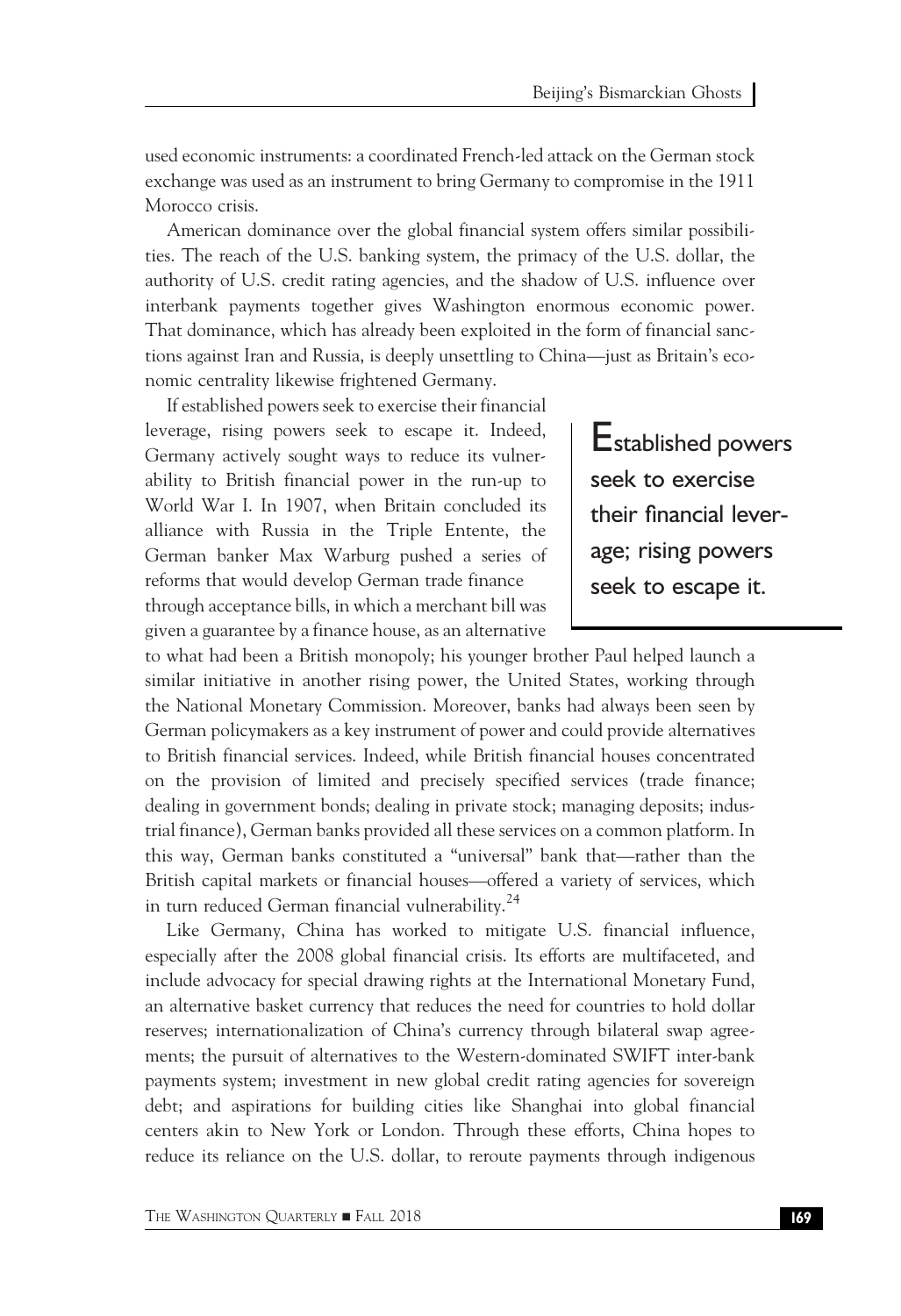or parallel financial systems that the U.S. does not control, to question the credibility of certain Western credit rating agencies, and to enmesh U.S. banks in China's own system, thereby making financial sanctions virtually impossible. A major distinction between the Anglo-German and Sino-American examples is China's enormous holding of U.S. treasuries, but for the moment that advantage offers little asymmetric leverage since its exercise would directly harm China as well.

As the Anglo-German example shows, the struggle for financial leverage and asymmetric interdependence between the United States and China is unlikely to abate, and American strategy—like British strategy before it—will need to adjust to China's efforts to reduce its vulnerability. Abusing U.S. financial power by wielding sanctions too often or against U.S. allies will only hasten China's independence from Western financial leverage.

## Economic Power Projection through Infrastructure

Infrastructure investments are another understudied tool of economic rivalry. They not only facilitate trade and connectivity, they also offer the opportunity to practice "economic power projection"—that is, to reshape the strategic geography of great power competition. In both the German and Chinese cases, the preexisting strategic geography was unfavorable. These continental rising powers were

Infrastructure investments offer the opportunity to practice 'economic power projection'.

encircled by wary neighbors; moreover, they were vulnerable given their reliance on sea lanes controlled by established maritime competitors like Britain and the United States. Although Germany and China pursued bluewater fleets to remedy that vulnerability, infrastructure investments offered another way to project power—one that could expand the hinterland, break encirclement, and reduce maritime dependence.

Roughly a century ago, Germany's leadership sought to construct a 1,000 mile railway to circumvent British naval supremacy. The railway would have proceeded from Berlin all the way to Baghdad and onward to the Persian Gulf. The German government pressured national financial institutions to support the project, and top German officials described it as a "German national undertaking, executed, administered and operated as such."<sup>25</sup> For Germany, the Berlin-Baghdad railway would not only bypass the preeminent British navy, it would also spread German influence deeper into the Middle East, open up the Ottoman Empire as an export market and source for raw materials, and offer Germany new ways to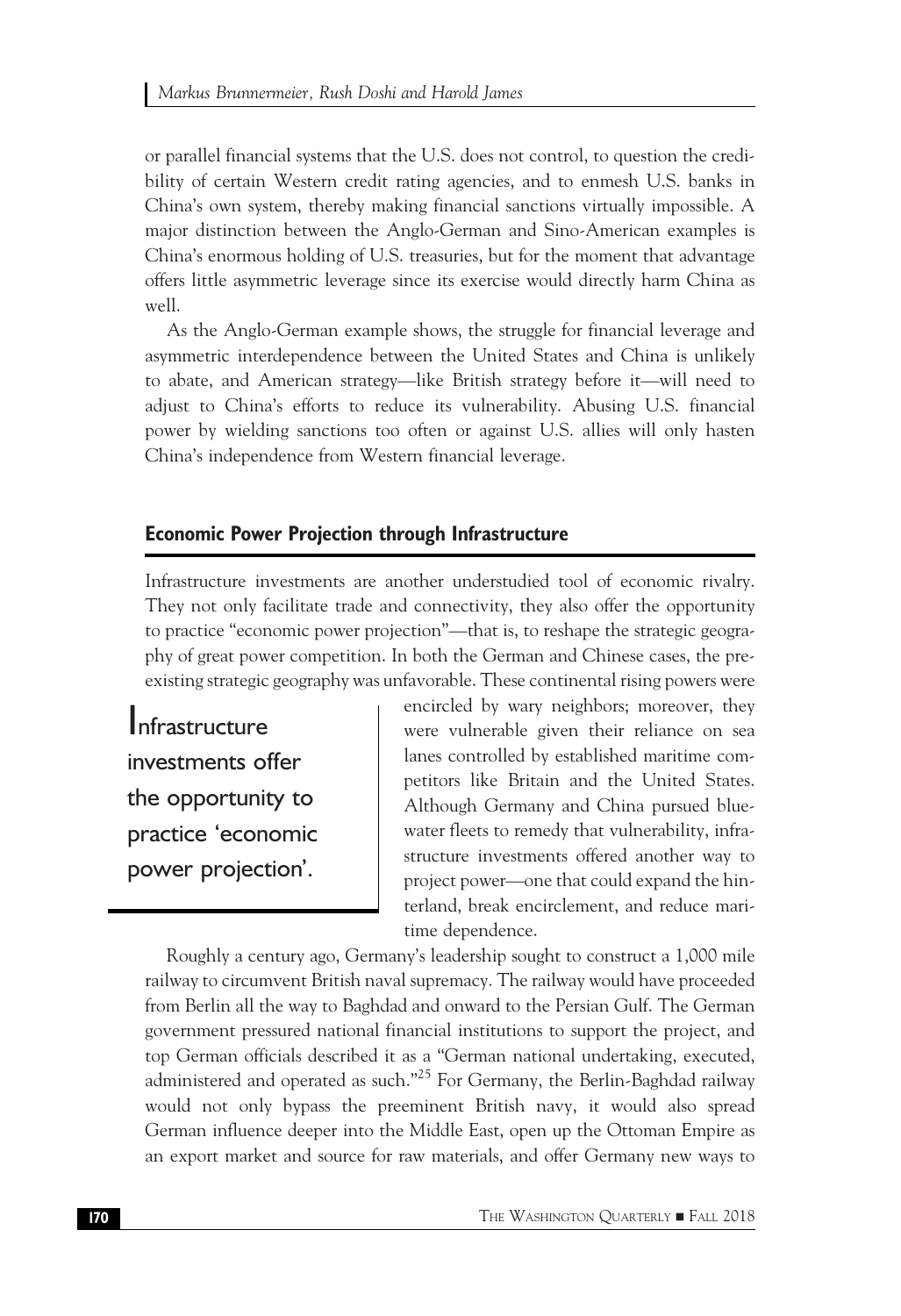protect its overseas possessions in Africa. The ill-fated project, which saw significant progress but fell short of completion due to World War I, could have revolutionized Eurasia's strategic geography had it been completed.

China's Belt and Road (BRI) projects similarly leverage Chinese economic instruments for strategic ends. Originally announced by Xi in 2013, the program has been promoted by the Chinese leaders as the "project of the century" and as a new "silk road." <sup>26</sup> In a historical quirk, the very term "silk road" was originally devised in Imperial Germany and shaped Berlin's own continental ambitions.<sup>27</sup>

China's ambitions, however, are grander. Beijing seeks to connect nearly 70 countries and three continents together through rail lines, pipelines, highways, ports, and other infrastructure. Together, these projects are meant to crisscross Eurasia and link China to Europe and Africa through an overland "belt" and an overseas "road." The project has received outsized focus from top leadership: it is a signature initiative of President Xi, the focus of one of the Party's powerful "leading small groups" that sit above ministries and coordinate policy, and has been declared a key foreign policy focus for the next decade.

One of China's main motivations in pursuing the Belt and Road is similar to Germany's—to circumvent its inferiority along the maritime dimension. As Peking University Professor Wang Jisi noted in an influential 2012 article believed to have shaped the initiative's evolution—China's east posed security challenges: maritime disputes, island chains, the U.S. Navy, and wary neighbors. "Marching Westward" over the land, as Wang noted, provided an alternative. "Unlike East Asia, there is no U.S.-led regional military alliance among the countries to the west, and there is no possibility that one will arise."<sup>28</sup> Indeed, China had abundant resources and a continental vacuum all to its west, as well as the surplus capacity and dollar reserves to fill it with pipelines, railways, highways, and even overland internet infrastructure that reduce China's dependence on the sea. China's western ambitions in this way bear a stark resemblance to Germany's eastern equivalents.

Both countries' continental investments had another important purpose reaching the sea, and in particular the strategically important Indian Ocean. In Germany's case, Indian Ocean access would help Germany protects its African colonies. For China, it helps ensure that its energy and commodity imports most of which flow through these waters—are safe from interdiction. Less than two decades after President Hu first raised these concerns in a 2003 speech, Chinese railroads and highways will now link the country directly to Chinesebuilt ports in Pakistan and Myanmar, permitting resources to be transported by sea and overland back to China.<sup>29</sup> And as some military officials admit, these ports may well one day host a Chinese military presence. Indeed, China's new military facility in Djibouti broadcasts such power projection ambitions.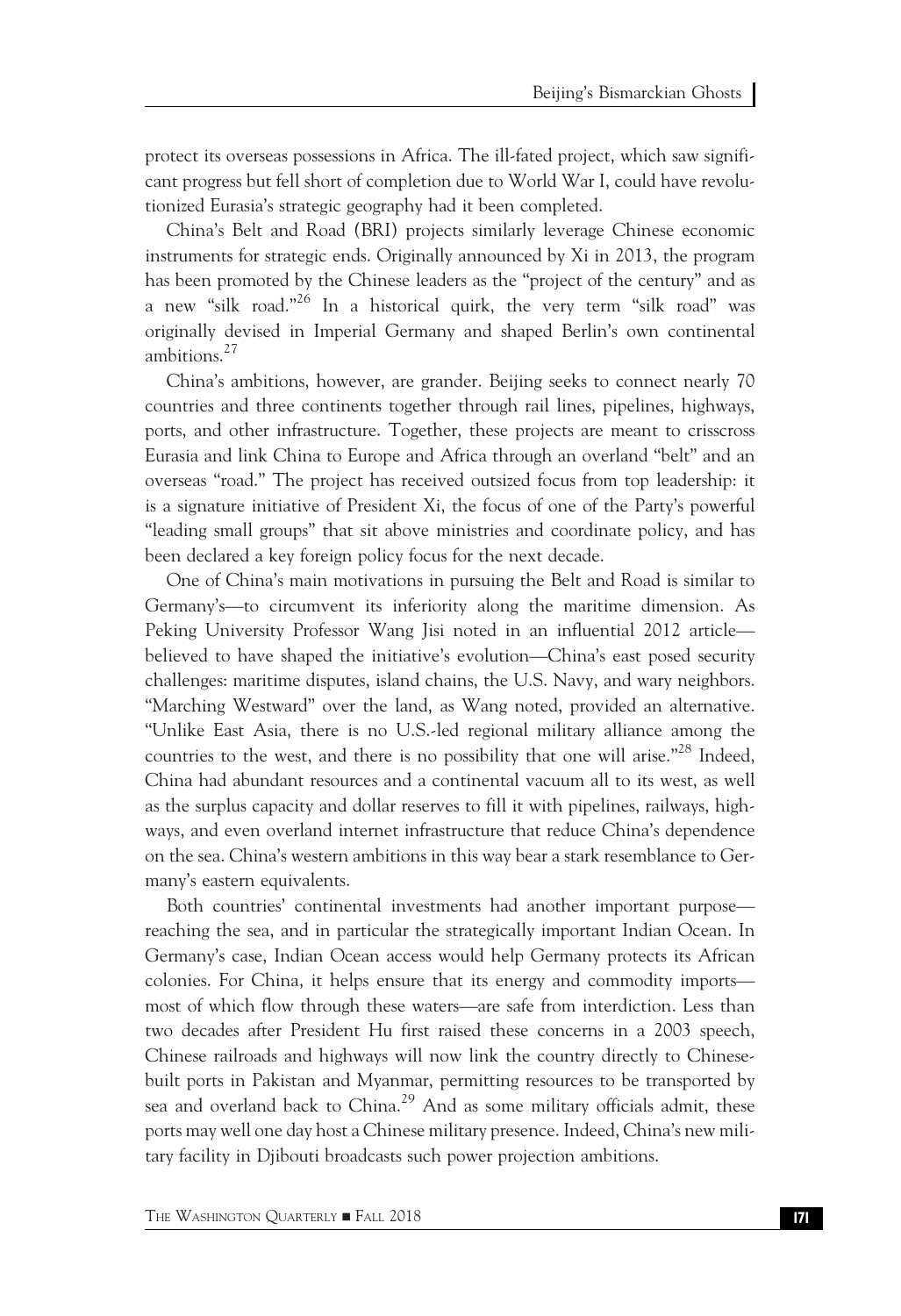German and Chinese grand investments in infrastructure constitute the classic gambles of a continental power encircled by maritime rivals. Like the Berlin-Baghdad railway before it, China's Belt and Road too may collapse—not from great power war, but from recalcitrant partners, financial overstretch, and local security challenges. Even so, Washington cannot assume its failure and must recognize that, if these projects are successful, they could reshape Asia's strategic geography. A wiser course is to understand the power of China's geo-economic tools and, where possible, work with allies and partners to offer superior alternatives.

## Blunt Force Tariffs

The heart of great power economic competition is subtle and sophisticated, occasionally patient and long-term, and rarely emotional and reactive. Competition over standards, technology leadership, financial leverage, and infrastructure investment are far more complex and far less intuitive than the blunt levying of tariffs. And yet, tariffs have a simple and emotional appeal, especially in established powers with angry publics reckoning with the loss of preeminence and economic security. The quick fix of tariffs, while psychologically soothing, too often proves strategically counterproductive in a competition that requires more nuance.

Tariffs are a crude tool for successful great power competition. Although intended to help producers, the complexity of transnational supply chains and the fact that intermediate goods—such as auto parts—are often inputs into final products means that tariffs can actually reduce one's own manufacturing capacity by inducing producers to move overseas where those inputs are cheaper. Strategically, tariffs can lead diplomatic partners to turn toward a competitor, and Great Britain's protectionism indeed led some European states to grow reliant on the German market. Moreover, tariffs can undermine multilateral cooperation needed to pressure a perceived cheater. In this way, tariffs are blunt tools that are easy to use, but whose economic and political follow-on effects are difficult to anticipate and even harder to control.

Great Britain offers a cautionary tale in this regard. In the late nineteenth century, British protectionists threatened by what they perceived as German imitations of British goods passed the Merchandise Marks Acts, which required products to be labelled with their country of origin. A few years later, a charismatic Birmingham politician named Joseph Chamberlain advocated for tariffs to protect British manufacturing from German exports. In 1903, Chamberlain lamented that, "Agriculture … has practically been destroyed. Sugar has gone; silk has gone; iron is threatened; wool is threatened; cotton will go!" A year or so later, he said: "In the past this country was … the workshop of the world … That is no longer the case … Our competitors are gaining upon us in that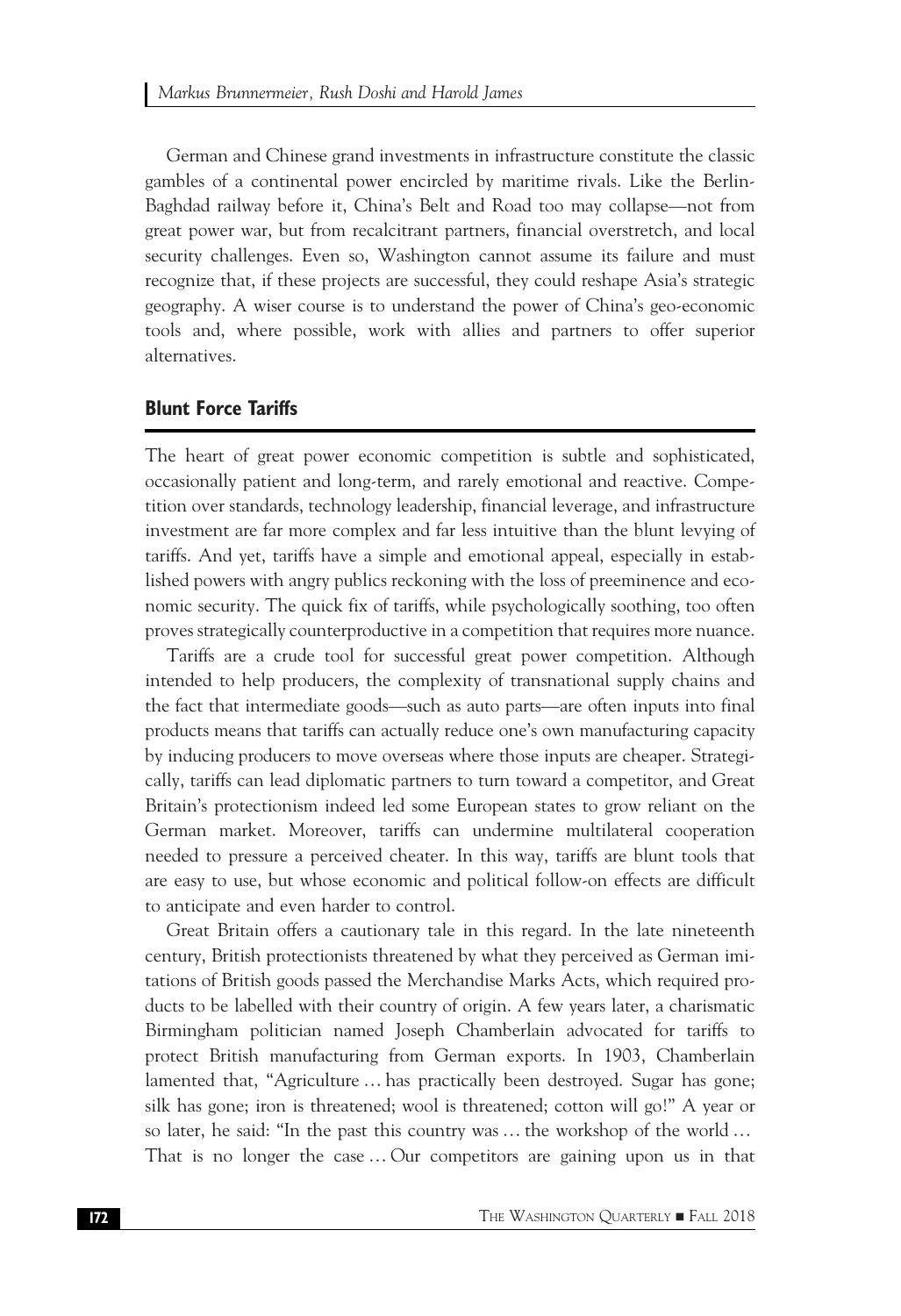which makes national greatness … Those are the wise nations that look a little ahead and see a difficulty before it overwhelms them."<sup>30</sup> German export success was seen as a byproduct of cheating. As Henri Hauser put it, "The dice which Germany throws on the international table are loaded. It is madness under these circumstances to practise [sic] fair play with a player who cheats."<sup>31</sup> In his speeches, Chamberlain linked tariffs to security, and declared that without protection and the development of Britain's imperial markets, the country would sink to be a fifth-rate power.<sup>32</sup> Tariffs, in his view, were needed to "consolidate the British race."33

Chamberlain's approach was faithfully implemented by his son, Neville Chamberlain, who was elected a Member of Parliament some years later. When Neville Chamberlain introduced protection and Imperial Preference, which gave favored access to British markets to the British empire while imposing higher tariffs on outsiders, in 1932, and France similarly chose to trade more within its empire and less with other countries, the effect not only made life harder for German exporters, but also for many exporters across Central and Southeast Europe as well as Scandinavia, who in consequence turned

Tariffs ultimately weakened Britain's own strategic position by driving other states toward Germany.

more to Germany. Tariffs ultimately proved an imprecise instrument, one that damaged Britain's allies, partners, and the global swing states hanging between Germany and Britain—and weakened Britain's own strategic position.

In his famous Glasgow speech, Joseph Chamberlain had emphasized that Britain must never be isolated when exposed to dangers. But isolation is effectively what his policies brought about. Chamberlain's policies ultimately strengthened rather than weakened Germany by breaking up a multilateralism that could have contained or encircled it. Within a year of the British tariffs, Germany had a new and highly aggressive leader, one who could fully use the strategic opportunities that had been created for German power. Indeed, as the political economist Albert Hirschman has meticulously documented, European states became asymmetrically dependent on Germany in the run-up to the Second World War.<sup>34</sup> That, in turn, made it difficult to challenge it.

Donald Trump's message today has an eerie resemblance to that of Joseph Chamberlain: "We're taken advantage of by every nation in the world virtually," Trump complained, and "it's not gonna happen any more." <sup>35</sup> His campaign manifesto, Great Again: How To Fix Our Crippled America explained that: "There are people who wish I wouldn't refer to China as our enemy. But that's exactly what they are."<sup>36</sup> In Trump's view, China's economic success has been a form of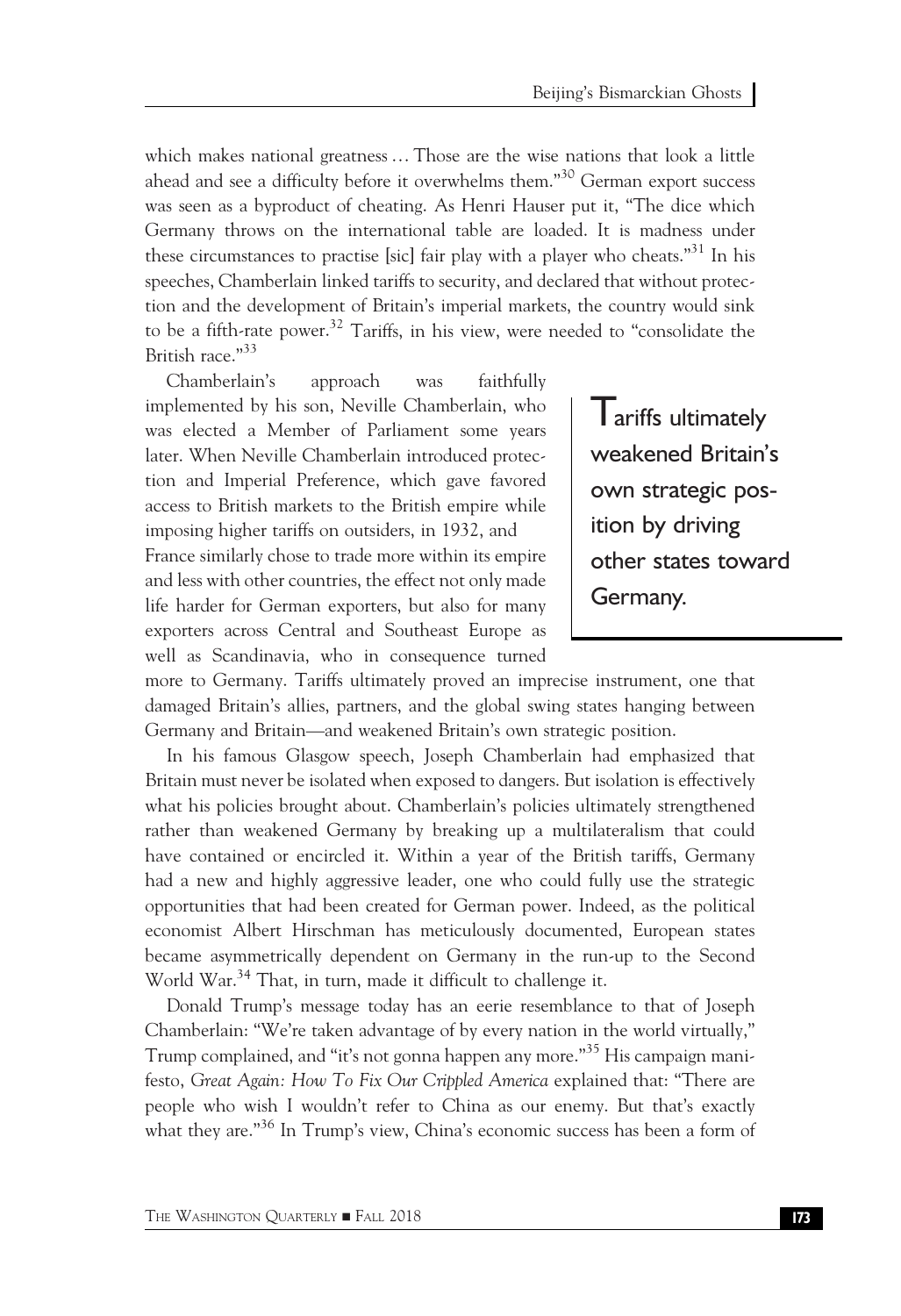cheating—and indeed China has not always played fair. His Sino-American trade war is one that Joseph Chamberlain would likely have supported.

Trump's instinct to do something is not entirely unwelcome, and some of his administration's policies may prove promising. Bipartisan legislation like the Foreign Investment Risk Review Modernization Act presents an instrument to deal with China's state-backed purchases of Western intellectual property that is somewhat more surgical than blunt U.S. tariffs. Other challenges, including China's forced technology transfers, non-tariff barriers, and subsidies to state champions remain, and although they violate WTO rules, they are hard to detect and prove given the relative opacity of the Chinese system.

For these reasons, Washington needs to renegotiate elements of its economic relationship with Beijing, but a strategy of unbridled, unnuanced confrontation is unlikely to be successful. Indeed, like Chamberlain's, Trump's trade approach is emotionally satisfying but diplomatically disastrous. By raising tariffs not only on China but also on American allies, partners, and neighbors not to mention Asia's smaller states—Trump risks actually driving them toward China. In contrast, some commentators fear Trump's confrontational strategy and support a more cooperative economic relationship with China. The problem with that alternative, however, is that like a rising Imperial Germany, China does have a state-directed system competing in technology standards, innovation, financial politics, and geo-economics—the United States needs a coordinated response.

That American response should neither be blindly confrontational nor naively cooperative; instead it should be competitive. The right approach, in contrast to tariffs, would be to work with allies to strengthen rules, set standards, punish Chinese industrial policy and technology theft, invest in research, welcome the world's best and brightest, and create alternatives to its geo-economic statecraft. China is playing a good hand well, but the United States and its allies have an even better one—but only if they work together.

#### **Notes**

- 1. For example, Barry R. Posen, The Sources of Military Doctrine: France, Britain, and Germany Between the World Wars (Ithaca: Cornell University Press, 1984); Robert Art, A Grand Strategy for America (Ithaca: Cornell University Press, 2003); Hal Brands, What Good Is Grand Strategy? Power and Purpose in American Statecraft from Harry S. Truman to George W. Bush (Ithaca: Cornell University Press, 2014).
- 2. For an accessible overview of the ideas of Friederich List and their differences from the Anglo-German model, see James Fallows, "How the World Works," The Atlantic, 1993, https://www.theatlantic.com/magazine/archive/1993/12/how-the-world-works/305854/.
- 3. Henri Hauser, Germany's Commercial Grip on the World: Her Business Methods Explained, trans. Manfred Emanuel (New York: Charles Scribner's Sons, 1918), 16.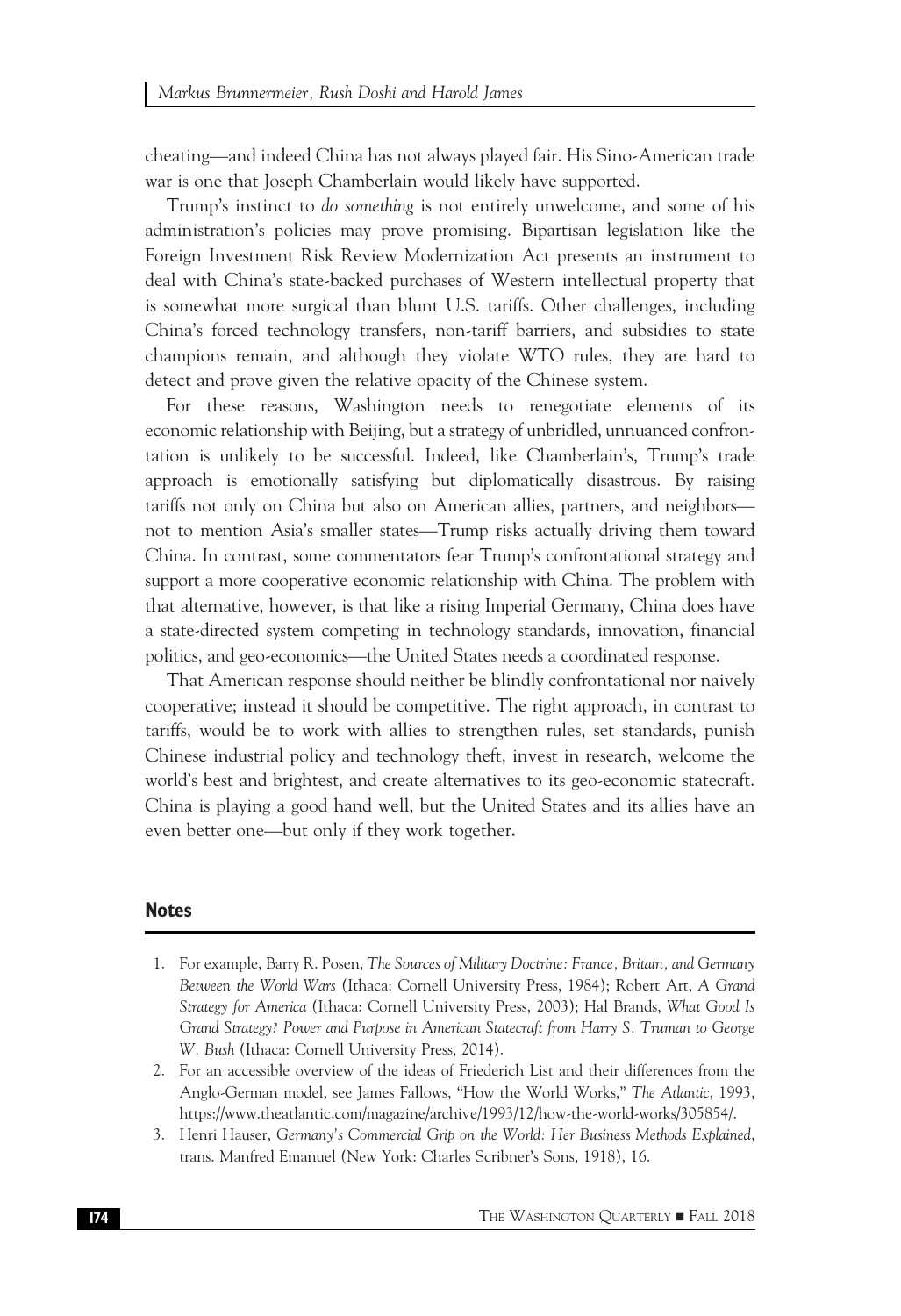- 4. Harold James, Krupp: A History of the Legendary British Firm (Princeton: Princeton University Press, 2012), 51.
- 5. Frederic E Wakeman, Spymaster: Dai Li and the Chinese Secret Service (Berkeley: University of California Press, 2003), 62.
- 6. Jennifer Surane and Christopher Cannon, "Why China's Payment Apps Give U.S. Bankers Nightmares," Bloomberg, May 23, 2018, https://www.bloomberg.com/graphics/ 2018-payment-systems-china-usa/. The average speed for Chinese high-speed rail is roughly 120 mph and for Amtrak remains roughly 65 mph.
- 7. "China GDP, PPP (Current International \$)," World Bank, 2017, https://data.worldbank. org/indicator/NY.GDP.MKTP.PP.CD?locations=CN.
- 8. Data provided by the Angus Maddison database. See Jutta Bolt, Robert Inklar, Herman de Jong, and Jan Luiten van Zanden, Maddison Project Data, (January 2018) distributed by Maddison Project Database at the University of Groningen, https://www.rug.nl/ggdc/ historicaldevelopment/maddison/data/mpd2018.dta.
- 9. Ernest Edwin Williams, Made in Germany, 3rd ed. (London: William Heinemann, 1896), 9.
- 10. These views are discussed in Nicholas A. Lambert, Planning Armageddon: British Economic Warfare and the First World War (Cambridge: Harvard University Press, 2012).
- 11. Michael Friedewald, "Telefunken vs. Marconi, or the Race for Wireless Telegraphy at Sea, 1896-1914" (2012): http://dx.doi.org/10.2139/ssrn.2375755.
- 12. Ibid.
- 13. Marc Raboy, Marconi: The Man Who Networked the World (Oxford: Oxford University Press, 2016), 226–228.
- 14. Gordon Corera, "How Britain Pioneered Cable-Cutting in World War One," BBC News, December 15, 2017, https://www.bbc.com/news/world-europe-42367551.
- 15. "Afternoon Session 2018 Meeting," Warren Buffet Archive at CNBC, May 5, 2018, https://buffett.cnbc.com/video/2018/05/05/afternoon-session–2018-berkshire-hathawayannual-meeting.html.
- 16. James, Krupp: A History of the Legendary British Firm.
- 17. "Report of the Commission on the Theft of Intellectual Property," May 2013, http://www. ipcommission.org/report/ip\_commission\_report\_052213.pdf, 15.
- 18. These industries include advanced information technology; robotics; aerospace technology; maritime engineering equipment; rail transport; electric and autonomous vehicles; power equipment; new materials; biopharmaceuticals; and agricultural machinery.
- 19. Yoko Kubota, "China Plans \$47 Billion Fund to Boost Its Semiconductor Industry," The Wall Street Journal, May 6, 2018, https://www.wsj.com/articles/china-plans-47-billionfund-to-boost-its-semiconductor-industry-1525434907.
- 20. "The Great Brain Robbery," CBS News, January 17, 2016, https://www.cbsnews.com/news/ 60-minutes-great-brain-robbery-china-cyber-espionage/.
- 21. "World University Rankings 2018," Times Higher Education World Rankings, 2018, https://www.timeshighereducation.com/world-university-rankings/2018/world-ranking#!/ page/0/length/-1/sort\_by/rank/sort\_order/asc/cols/stats.
- 22. Jon Marcus, "The Looming Decline of the Public Research University," Washington Monthly, 2017, https://washingtonmonthly.com/magazine/septemberoctober-2017/thelooming-decline-of-the-public-research-university/.
- 23. Lambert, Planning Armageddon: British Economic Warfare and the First World War.